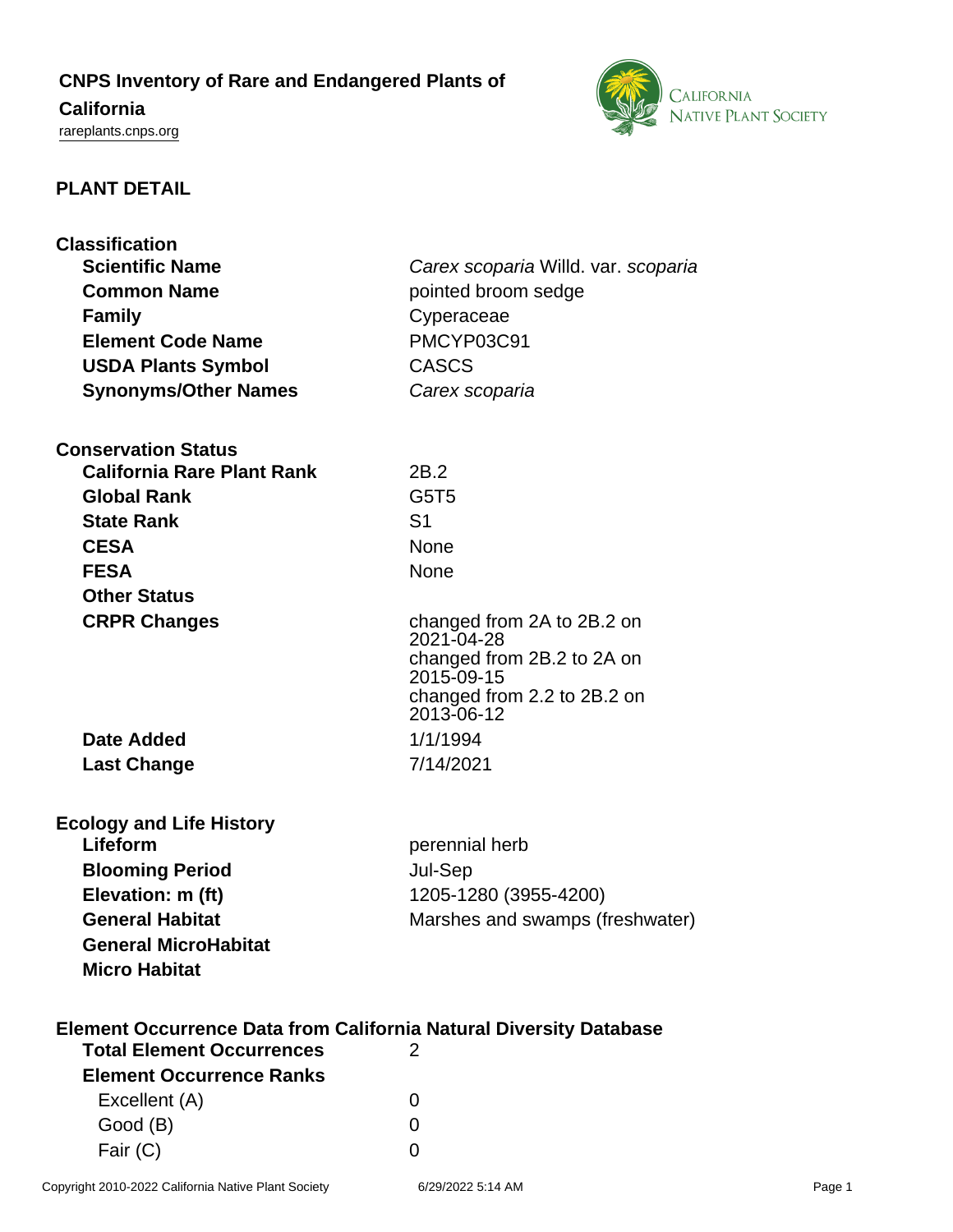| Poor (D)                   |   |
|----------------------------|---|
| None $(X)$                 |   |
| Unknown (U)                | 2 |
| <b>Occurrence Status</b>   |   |
| Historical, $> 20$ years   |   |
| Recent, < 20 years         | 2 |
| <b>Presence</b>            |   |
| <b>Presumed Extant</b>     | 2 |
| <b>Possibly Extirpated</b> | O |
| <b>Presumed Extirpated</b> |   |
|                            |   |

#### **Location**

## **CA Endemic** No

#### **Counties**

Plumas (PLU)

#### **States**

Alabama (AL), Arizona (AZ), Arkansas (AR), California (CA), Colorado (CO), Connecticut (CT), Delaware (DE), District of Columbia (DC), Florida (FL), Georgia (GA), Idaho (ID), Illinois (IL), Indiana (IN), Iowa (IA), Kansas (KS), Kentucky (KY), Louisiana (LA), Maine (ME), Maryland (MD), Massachusetts (MA), Michigan (MI), Minnesota (MN), Mississippi (MS), Missouri (MO), Montana (MT), Nebraska (NE), New Hampshire (NH), New Jersey (NJ), New Mexico (NM), New York (NY), North Carolina (NC), North Dakota (ND), Ohio (OH), Oklahoma (OK), Oregon (OR), Pennsylvania (PA), Rhode Island (RI), South Carolina (SC), South Dakota (SD), Tennessee (TN), Utah (UT), Vermont (VT), Virginia (VA), Washington (WA), West Virginia (WV), Wisconsin (WI)

#### **Quads**

Meadow Valley (3912181), Quincy (3912088)

#### **Notes**

Definitions of codes preceding a county and/or quad:

\* Presumed extirpated

(\*) Possibly extirpated

Species may be present in other areas where conditions are favorable. These data should NOT be substituted for pre-project review or for on-site surveys.

## **General Notes**

Rediscovered in 2016 by J. Belsher-Howe. SHA Co. specimen was determined to be C. longii. See Species Plantarum, Editio quarta 4(1):230-231 (1805) for original description.

## **Distribution**

## **Threats**

## **Taxonomy**